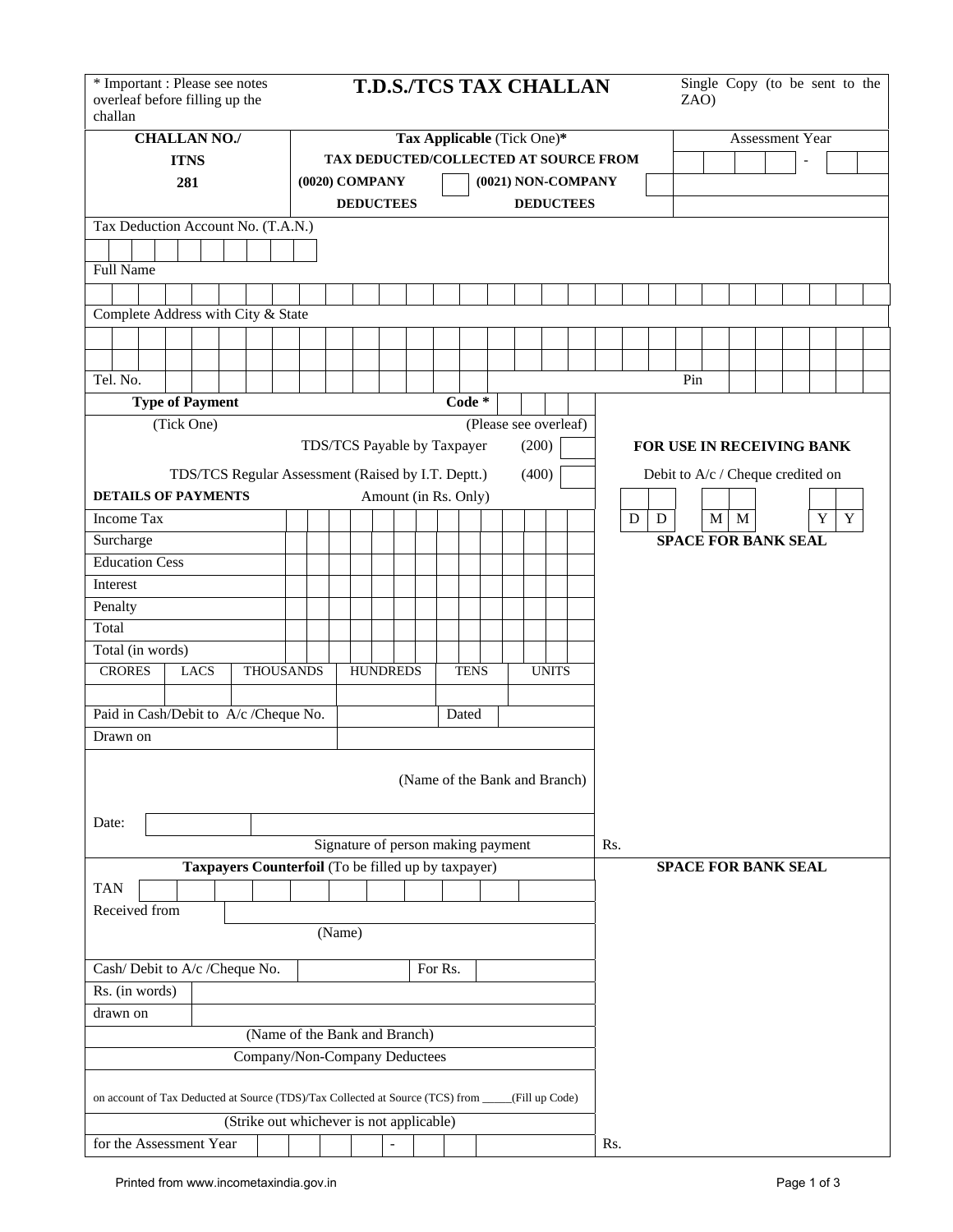## \*NOTES

- 1. Please note that quoting false TAN may attract a penalty of Rs. 10,000/- as per section 272BB of I.T. Act, 1961.
- 2. Use a Separate Challan for each Nature (Type) of Payment. The relevant Codes are:

| Section | Nature of Payment                                                                                                  |                | Code           |                |
|---------|--------------------------------------------------------------------------------------------------------------------|----------------|----------------|----------------|
| 192     | Payment to Govt. Employees other than Union Government Employees                                                   | 9              | $\overline{2}$ | A              |
| 192     | Payment of Employees other than Govt. Employees                                                                    | 9              | $\overline{2}$ | B              |
| 193     | Interest on securities                                                                                             | 1              | 9              | 3              |
| 194     | Dividend                                                                                                           | 1              | 9              | $\overline{4}$ |
| 194A    | Interest other than interest on securities                                                                         | 9              | $\overline{4}$ | $\mathbf{A}$   |
| 194B    | Winnings from lotteries and crossword puzzles                                                                      | 9              | $\overline{4}$ | B              |
| 194BB   | Winnings from horse race                                                                                           | $\overline{4}$ | B              | B              |
| 194C    | Payment of contractors and sub-contractors                                                                         | 9              | $\overline{4}$ | $\mathbf C$    |
| 194D    | <b>Insurance Commission</b>                                                                                        | 9              | $\overline{4}$ | D              |
| 194E    | Payments to non-resident Sportsmen/Sport Associations                                                              | 9              | $\overline{4}$ | E              |
| 194EE   | Payments in respect of Deposits under National Savings Schemes                                                     | $\overline{4}$ | E              | E              |
| 194F    | Payments on account of Re-purchase of Units by Mutual Funds or UTI                                                 | 9              | $\overline{4}$ | $\mathbf F$    |
| 194G    | Commission, prize etc., on sale of Lottery tickets                                                                 | 9              | $\overline{4}$ | G              |
| 194H    | <b>Commission or Brokerage</b>                                                                                     | 9              | $\overline{4}$ | H              |
| 194I    | Rent                                                                                                               | 9              | $\overline{4}$ | $\mathbf I$    |
| 194J    | Fees for Professional or Technical Services                                                                        | 9              | $\overline{4}$ | J              |
| 194K    | Income payable to a resident assessee in respect of Units of a specified<br>Mutual Fund or of the Units of the UTI | 9              | $\overline{4}$ | K              |
| 194LA   | Payment of Compensation on acquisition of certain immovable property                                               | 9              | $\overline{4}$ | L              |
| 195     | Other sums payable to a non-resident                                                                               | 1              | 9              | 5              |
| 196A    | Income in respect of units of Non-Residents                                                                        | 9              | 6              | A              |
| 196B    | Payments in respect of Units to an Offshore Fund                                                                   | 9              | 6              | B              |
| 196C    | Income from foreign Currency Bonds or shares of Indian Company<br>payable to Non-Resident                          | 9              | 6              | C              |
| 196D    | Income of foreign institutional investors from securities                                                          | 9              | 6              | D              |
| 206C    | Collection at source from Alcoholic Liquor for Human Consumption                                                   | 6              | $\mathsf{C}$   | $\mathbf{A}$   |
| 206C    | Collection at source from Timber obtained under Forest lease                                                       | 6              | $\mathsf{C}$   | B              |
| 206C    | Collection at source from Timber obtained by any Mode other than a<br><b>Forest Lease</b>                          | 6              | $\mathcal{C}$  | $\mathbf C$    |
| 206C    | Collection at source from any other Forest Produce (not being Tendu<br>Leaves)                                     | 6              | $\mathcal{C}$  | D              |
| 206C    | Collection at source from Scrap                                                                                    | 6              | $\mathcal{C}$  | E              |
| 206C    | Collection at source from contractors or licensee or lease relating to<br>Parking lots                             | 6              | $\mathcal{C}$  | $\mathbf{F}$   |
| 206C    | Collection at source from contractors or licensee or lease relating to toll<br>plaza                               | 6              | $\mathcal{C}$  | G              |